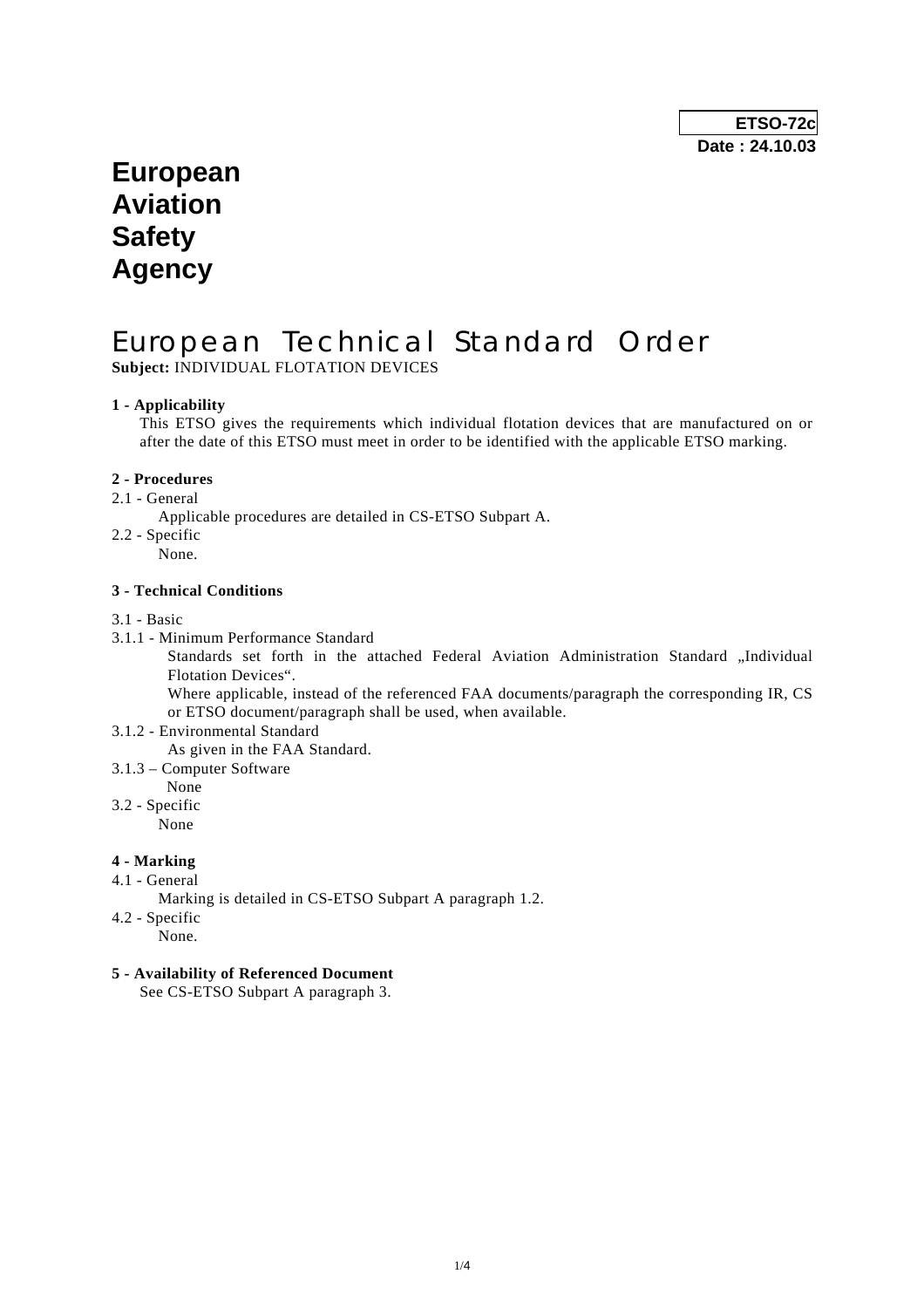#### FEDERAL AVIATION ADMINISTRATION STANDARD

#### Individual Flotation Devices

#### 1.0 Purpose.

To specify minimum performance standards for individual flotation devices other than life preservers defined in the TSO-C13 Series.

#### 2.0 Types and Description of Devices.

This standard provides for the following two categories of individual flotation devices:

- a. Inflatable types (compressed gas inflation).
- b. Noninflatable types.

 2.0.1 Description of Inflatable Types. Inflation must be accomplished by release of a compressed gas contained in a cartridge into the inflation chamber. The cartridge must be activated by a means readily accessible and clearly marked for its intended purpose. The flotation chamber must also be capable of oral inflation in the event of failure of the gas cartridge.

 2.0.2 Description of Noninflatable Types. Seat cushions, head rests, arm rests, pillows, or similar aircraft equipment are eligible as flotation devices under this standard provided they fulfil minimum requirements for safety and performance. Compression through extended service use, perspiration and periodic cleaning must not reduce the buoyancy characteristics of these devices below the minimum level prescribed in this standard.

 2.1 Instructions for Use. Where the design features of the device relative to its purpose and proper use are not obvious to the user, clear instructions must be visible under conditions of emergency lighting.

#### 3.0 Definitions.

The following are definitions of terms used throughout the standard:

a. Buoyancy. The amount of weight a device can support in fresh water at 85° F.

 b. Flame Resistant. Not susceptible to combustion to the point of propagating a flame beyond safe limits after the ignition source is removed.

 c. Corrosion Resistant. Not subject to deterioration or loss of strength as a result of prolonged exposure to a humid atmosphere.

#### 4.0 General Requirements.

 4.0.1 Materials and Processes. Materials used in the finished product must be of the quality which experience and tests have demonstrated to be suitable for the use intended throughout the service life of the device. The materials and process must conform to specifications selected or prepared by the manufacturer which will insure that the performance strength and durability incorporated in the prototype are continued or exceeded in subsequently produced articles.

 4.0.2 Fungus Protection. Materials used in the finished product must contain no nutrient which will support fungus growth unless such materials are suitably treated to prevent such growth.

 4.0.3 Corrosion Protection. Metallic parts exposed to the atmosphere must be corrosion resistant or protected against corrosion.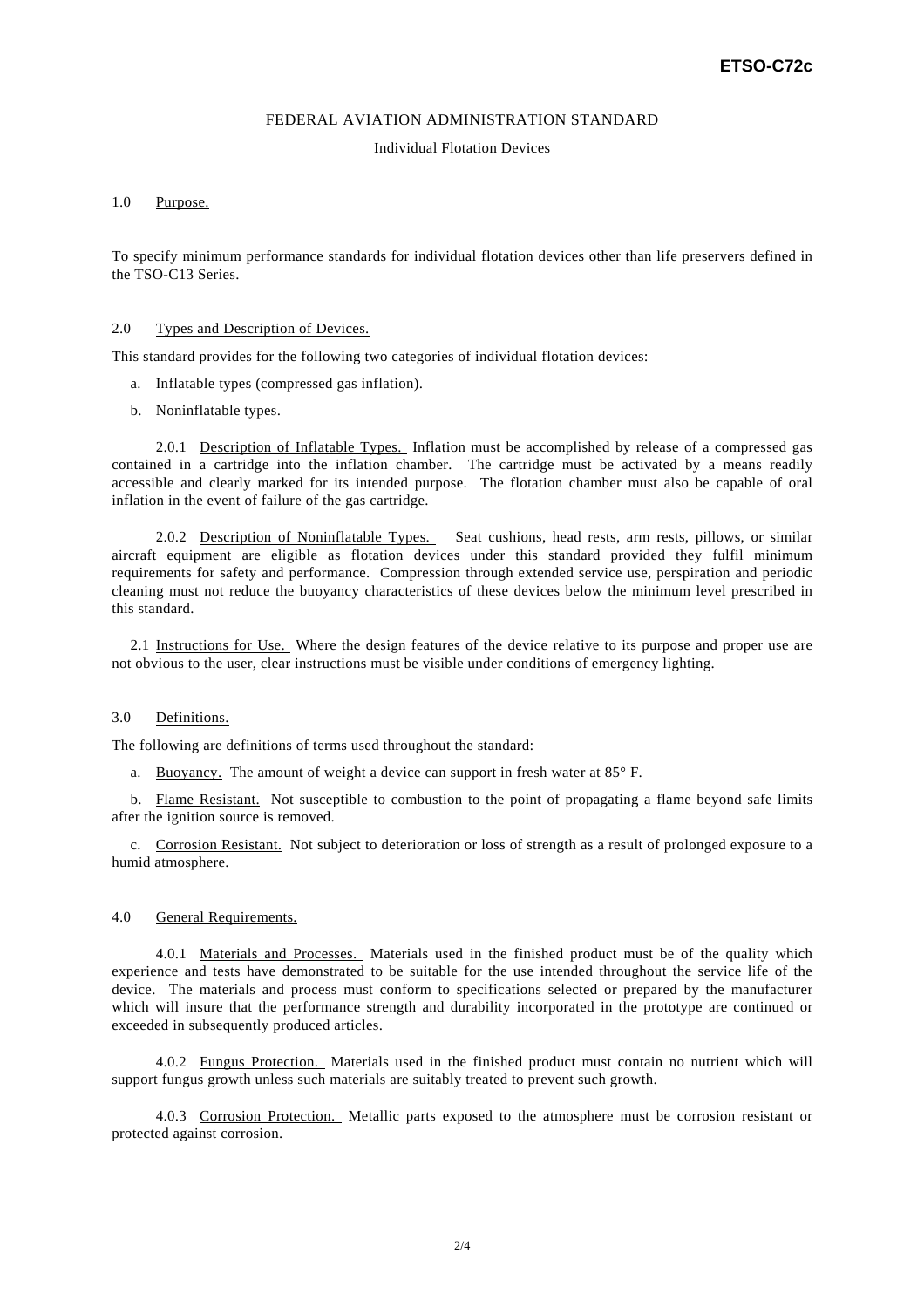4.0.4 Fire Protection. If the device is not used as part of a seat or berth, materials used in the device, including any covering, must meet Paragraph 6.0.2 of this standard. If the device is to be used as part of a seat or berth, all materials used in the device must meet Paragraph 7.0.3 of this standard.

 4.0.5 Temperature Range. Materials used in the construction of the device must be suitable for the intended purpose following extended exposures through a range of operating temperatures from -40° F. to +140° F.

#### 4.1 Design and Construction.

 4.1.1 General. The design of the device, the inflation means if provided, and straps or other accessories provided for the purpose of donning by the user must be simple and obvious thereby making its purpose and actual use immediately evident to the user.

 4.1.2 Miscellaneous Design Features. The devices must be adaptable for children as well as adults. The devices must have features which enable the users to retain them when jumping into water from a height of at least 5 feet. Attachment straps must not pass between the user's leg for retention or restrict breathing or blood circulation.

#### 5.0 Performance Characteristics.

 5.0.1 Buoyancy Standard. The device must be shown by the tests specified in paragraph 7.0.1 to be capable of providing not less than 14 pounds of buoyancy in fresh water at 85° F. for a period of 8 hours.

5.0.2 Utilization. The device must be capable of being utilized by the intended user with ease.

### 5.0.3 Function Under Temperature Limits. The device must function from -40° F. to +140° F.

#### 6.0 Standard Tests.

 6.0.1 Salt Spray Test Solution. The salt used must be sodium chloride or equivalent containing on the dry basis not more than 0.1 percent of sodium iodide and not more than 0.2 percent of impurities. The solution must be prepared by dissolving 20  $\pm$ 2 parts by weight of salt in 80 parts by weight of distilled or other water containing not more than 200 parts per million of total solids. The solution must be kept free from iron solids by filtration decantation, or any other suitable means. The solution must be adjusted to be maintained at a specific gravity of from 1.126 to 1.157 and a PH of between 6.5 and 7.2 when measured at a temperature in the exposure zone maintained at 95° F.

 6.0.2 Flame Resistance. Except for devices required to be tested in accordance with 7.0.3 the following applies: Three specimens approximately 4 inches wide and 14 inches long must be tested. Each specimen must be clamped in a metal frame so that the two long edges and one end are held securely. The frame must be such that the exposed area of the specimen is at least 2 inches wide and 13 inches long with the free end at least 1/2 inch from the end of the frame for ignition purposes. In case of fabrics, the direction of the weave corresponding to the most critical burn rate must be parallel to the 14-inch dimension. A minimum of 10 inches of the specimen must be used for timing purposes, and approximately 1 1/2 inches must burn before the burning front reaches the timing zone. The specimen must be long enough so that the timing is stopped at least 1 inch before the burning front reaches the end of the exposed area.

The specimens must be supported horizontally and tested in draft free conditions. The surface that will be exposed when installed in the aircraft must face down for the test. The specimens must be ignited by the Bunsen or Tirrell burner. To be acceptable, the average burn rate of the 3 specimens must not exceed 4 inches per minute. Alternatively, if the specimens do not support combustion after the ignition flame is applied for 15 seconds or if the flame extinguishes itself and any subsequent burning without a flame does not extend into the undamaged areas, the material is also acceptable.